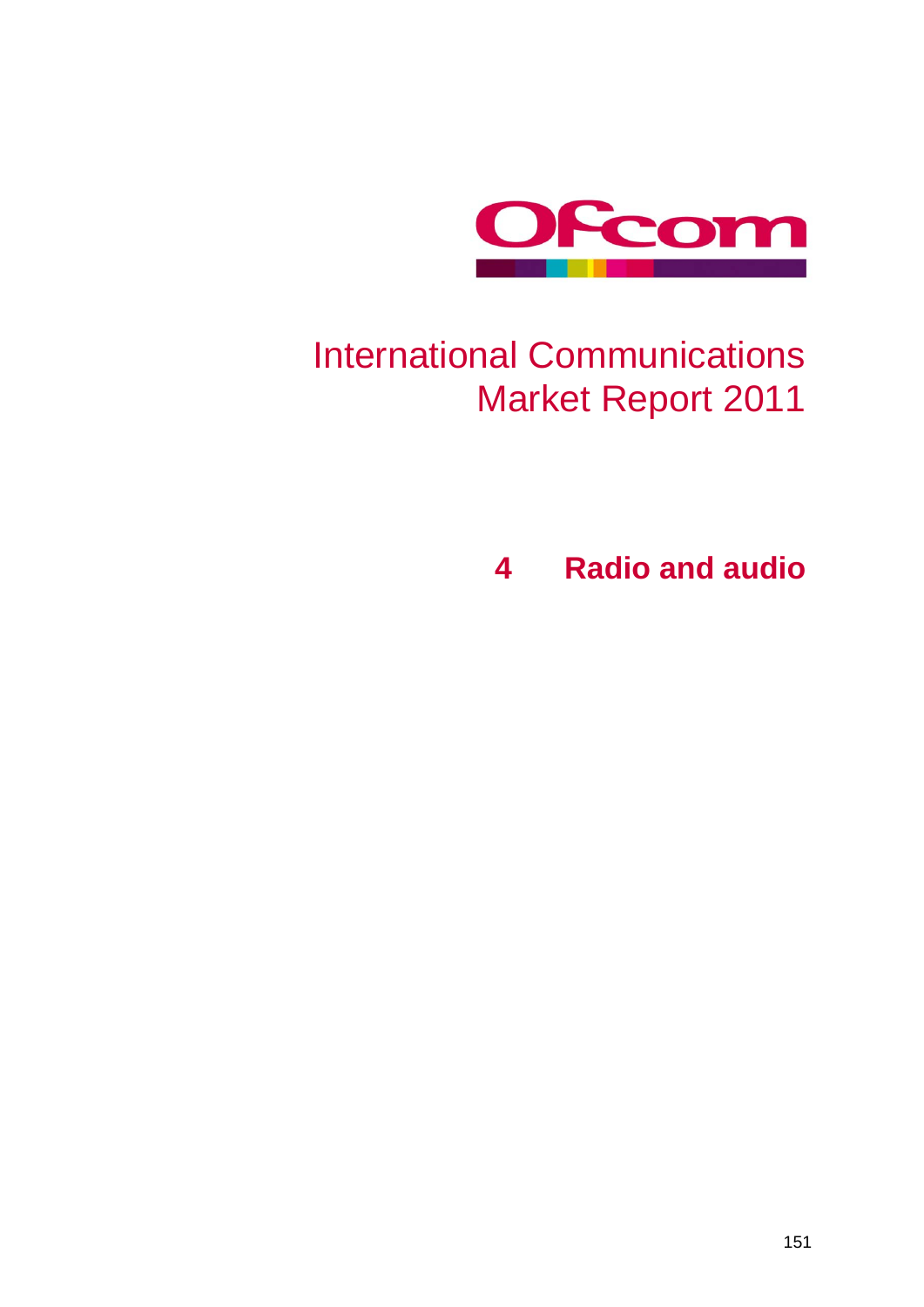## **Contents**

|                         | 4.1 Radio and audio market summary                                                                                                                                    | 153               |  |  |  |
|-------------------------|-----------------------------------------------------------------------------------------------------------------------------------------------------------------------|-------------------|--|--|--|
| 4.1.1<br>4.1.2<br>4.1.3 | Industry metrics and summary<br>Radio revenues among comparator countries down 6% since 2006<br>Consumers prefer to use the internet to download audio content rather | 153<br>154        |  |  |  |
|                         | than listen to the radio online                                                                                                                                       | 157               |  |  |  |
| 4.2 The radio industry  |                                                                                                                                                                       |                   |  |  |  |
| 4.2.1<br>4.2.2<br>4.2.3 | Introduction<br>Global radio revenue<br>Revenues among comparator countries                                                                                           | 160<br>160<br>161 |  |  |  |
| 4.3 The audio consumer  |                                                                                                                                                                       |                   |  |  |  |
| 4.3.1<br>4.3.2<br>4.3.3 | Introduction<br>Regular listeners to radio, and the role of radio as a source of news<br>Digital music                                                                | 166<br>166<br>167 |  |  |  |
|                         |                                                                                                                                                                       |                   |  |  |  |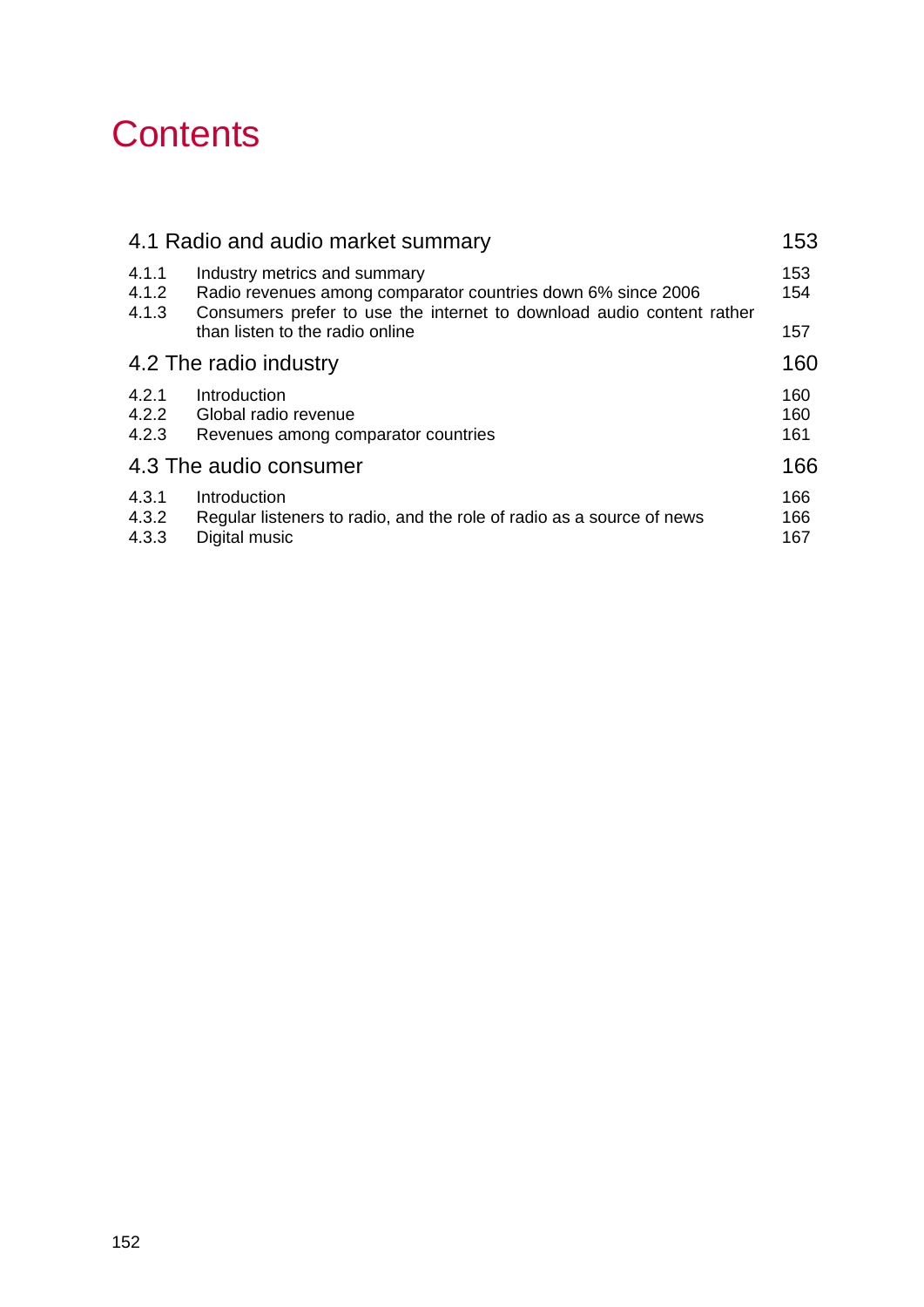## <span id="page-2-0"></span>4.1 Radio and audio market summary

## <span id="page-2-1"></span>**4.1.1 Industry metrics and summary**

The chapter includes a global overview and country-level analysis of the 17 comparator countries. It focuses on three areas:

- The key market developments section sets out revenue trends and patterns of audio consumption during 2011.
- The audio industries section concentrates on revenue trends among comparator countries.
- The consumer section examines how people across the 17 comparator countries consume audio content.

|                                                                                                                                                                                                                                                                                                                                                                                                                                                                                                                                                                                                                                                                                                                                                                                                                                                                                                                                                                                                                                                                                                                                                                                                                                                                                                                                                                                                              | š      | 흢    | GER    | É              | USA    | <b>MAG</b> | 죜      | SIN    | <u>၉</u> | 요<br>뿐 | SWE    | 군      | 힕      | BRA            | Sma            | $\frac{1}{2}$ | $rac{z}{5}$    |
|--------------------------------------------------------------------------------------------------------------------------------------------------------------------------------------------------------------------------------------------------------------------------------------------------------------------------------------------------------------------------------------------------------------------------------------------------------------------------------------------------------------------------------------------------------------------------------------------------------------------------------------------------------------------------------------------------------------------------------------------------------------------------------------------------------------------------------------------------------------------------------------------------------------------------------------------------------------------------------------------------------------------------------------------------------------------------------------------------------------------------------------------------------------------------------------------------------------------------------------------------------------------------------------------------------------------------------------------------------------------------------------------------------------|--------|------|--------|----------------|--------|------------|--------|--------|----------|--------|--------|--------|--------|----------------|----------------|---------------|----------------|
| Total industry revenue (£bn)                                                                                                                                                                                                                                                                                                                                                                                                                                                                                                                                                                                                                                                                                                                                                                                                                                                                                                                                                                                                                                                                                                                                                                                                                                                                                                                                                                                 | 1.1    | 1.3  | 2.9    | 0.4            | 11.9   | 1.1        | 2.7    | 0.6    | 0.5      | 0.4    | 0.3    | 0.2    | 0.1    | 0.4            | 0.2            | 0.1           | 0.9            |
| Change in revenue (%, YOY)                                                                                                                                                                                                                                                                                                                                                                                                                                                                                                                                                                                                                                                                                                                                                                                                                                                                                                                                                                                                                                                                                                                                                                                                                                                                                                                                                                                   | $+2.8$ | $-3$ | $+0.1$ | $+8$           | $+8.3$ | $+6$       | $-1.1$ | $+6.3$ | $-2.2$   | $+2.5$ | $+2.3$ | $-6.8$ | $-4.1$ | $+10.8$        | $+11.8$        | $+11.2$       | $+10.8$        |
| Revenues per capita (£)                                                                                                                                                                                                                                                                                                                                                                                                                                                                                                                                                                                                                                                                                                                                                                                                                                                                                                                                                                                                                                                                                                                                                                                                                                                                                                                                                                                      | 18     | 20   | 36     | $\overline{7}$ | 39     | 33         | 21     | 27     | 10       | 23     | 36     | 33     | 3      | $\overline{2}$ | $\overline{2}$ | 0.1           | $\overline{1}$ |
| Income from public funding (%)                                                                                                                                                                                                                                                                                                                                                                                                                                                                                                                                                                                                                                                                                                                                                                                                                                                                                                                                                                                                                                                                                                                                                                                                                                                                                                                                                                               | 61     | 61   | 79     | n/a            | n/a    | n/a        | 64     | n/a    | n/a      | 43     | 81     | 36     | 9      | n/a            | n/a            | n/a           | n/a            |
| Weekly radio listening (% of pop)                                                                                                                                                                                                                                                                                                                                                                                                                                                                                                                                                                                                                                                                                                                                                                                                                                                                                                                                                                                                                                                                                                                                                                                                                                                                                                                                                                            | 67     | 75   | 72     | 74             | 71     | n/a        | n/a    | 69     | n/a      | n/a    | n/a    | n/a    | n/a    | n/a            | n/a            | n/a           | n/a            |
| Public radio share (%)                                                                                                                                                                                                                                                                                                                                                                                                                                                                                                                                                                                                                                                                                                                                                                                                                                                                                                                                                                                                                                                                                                                                                                                                                                                                                                                                                                                       | 62     | 61   | 79     | n/a            | n/a    | n/a        | n/a    | n/a    | n/a      | 43     | 81     | 36     | 9      | n/a            | n/a            | n/a           | n/a            |
| The key market developments during the year include:<br>Broadcast radio revenue, among the 17 comparator countries analysed in this report<br>reached £25bn in 2010, down by 6% from £27bn in 2006. The largest absolute<br>increases were experienced by operators in the Chinese market, where revenue rose<br>by £358m, followed by the Canadian market which grew by £215m over the same<br>period. At the opposite end of the spectrum, the US radio market contracted by<br>nearly £2.2bn. Over the same period, UK radio revenue was largely flat.<br>Using the internet to download or listen to audio content (such as music tracks or<br>podcasts) was most popular in Italy. Nearly half of all respondents (46%) claimed to<br>use their home internet connection for this purpose. The figure was lowest in<br>Germany, at less than a third (30%) of respondents. In the UK 38% said they had<br>downloaded audio content online; this is in line with the average response rate<br>among the six countries where the survey was conducted.<br>Listening to MP3 tracks was the most popular audio purpose to which mobile phones<br>were put in 2010. In Germany, just short of a third (30%) of consumers used their<br>phones for this, followed by 29% of Italian mobile phone users. Just over a quarter<br>(26%) of Australians and French people also listen to MP3s on their phone; the |        |      |        |                |        |            |        |        |          |        |        |        |        |                |                |               |                |

## **Figure 4.1 Key radio market indicators: 2010**

#### *Sources: Ofcom, PricewaterhouseCoopers. All figures expressed in nominal terms*

- Broadcast radio revenue, among the 17 comparator countries analysed in this report, reached £25bn in 2010, down by 6% from £27bn in 2006. The largest absolute increases were experienced by operators in the Chinese market, where revenue rose by £358m, followed by the Canadian market which grew by £215m over the same period. At the opposite end of the spectrum, the US radio market contracted by nearly £2.2bn. Over the same period, UK radio revenue was largely flat.
- Using the internet to download or listen to audio content (such as music tracks or podcasts) was most popular in Italy. Nearly half of all respondents (46%) claimed to use their home internet connection for this purpose. The figure was lowest in Germany, at less than a third (30%) of respondents. In the UK 38% said they had downloaded audio content online; this is in line with the average response rate among the six countries where the survey was conducted.
- Listening to MP3 tracks was the most popular audio purpose to which mobile phones were put in 2010. In Germany, just short of a third (30%) of consumers used their phones for this, followed by 29% of Italian mobile phone users. Just over a quarter (26%) of Australians and French people also listen to MP3s on their phone; the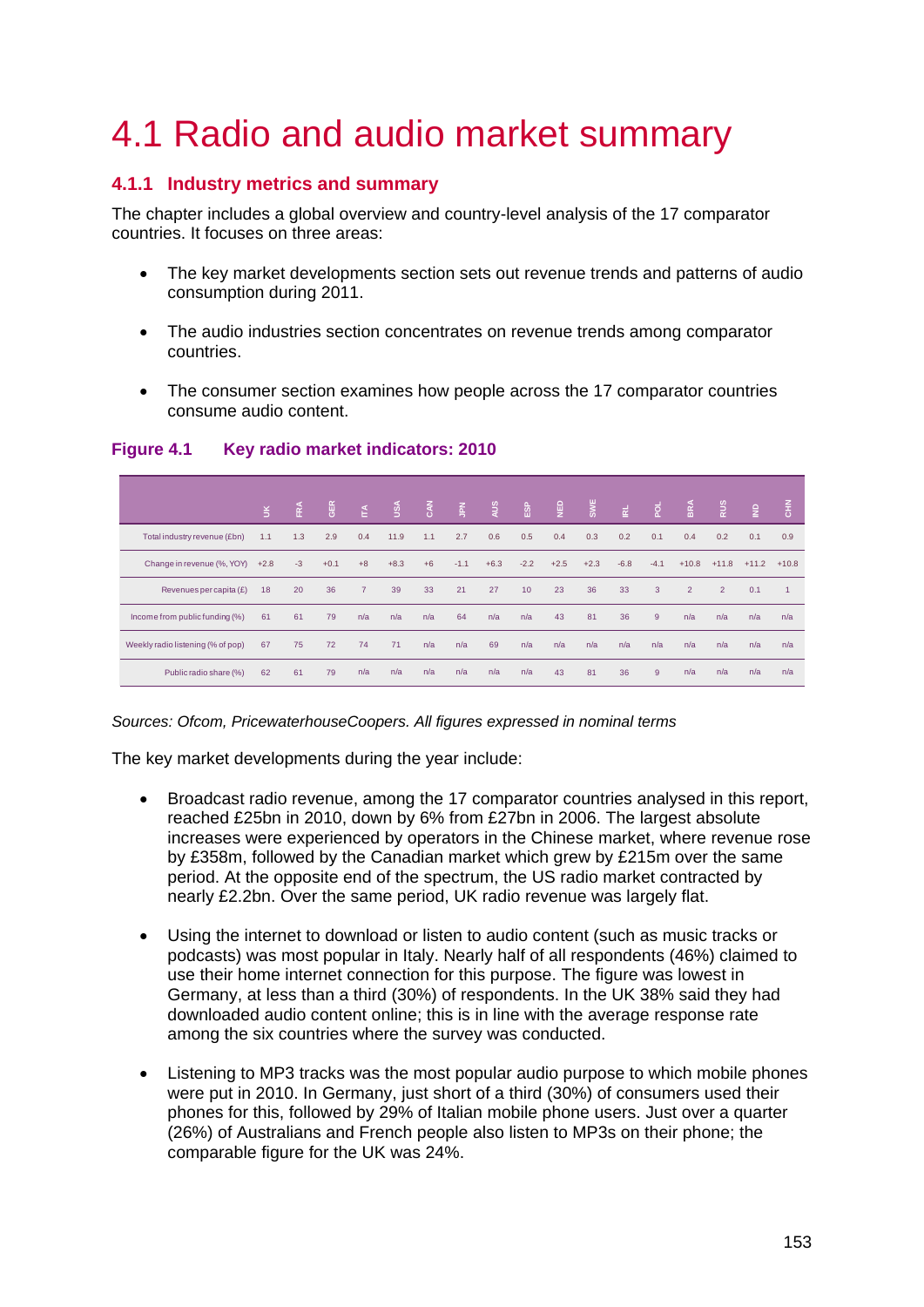## <span id="page-3-0"></span>**4.1.2 Radio revenues among comparator countries down 6% since 2006**

Broadcast radio revenue among the 17 comparator countries analysed in this report reached £25bn in 2010, down by 6% from £27bn in 2006. But there were substantial changes in revenue by country, due to their different funding patterns (and dynamics).

In [Figure 4.2](#page-3-1) nine of the 17 countries reported growing radio revenues between 2006 and 2010. The largest absolute increases were experienced by operators in the Chinese market, where revenue rose by £358m, followed by the Canadian market which grew by £215m over the same period. Radio industry income in Brazil rose by £155m since 2006, while the comparable figure in Germany was £111m. At the opposite end of the spectrum, the US radio market contracted by nearly £2.2bn since 2006 – by far the largest reduction among the 17 comparator countries; the next biggest reduction was in Japan, where revenue fell by £227m; by comparison, the UK radio market contracted by £3m between 2006 and 2010.



#### <span id="page-3-1"></span>**Figure 4.2 Changes in radio revenues by country between 2006 and 2010**

*Source: Ofcom analysis based on data from PricewaterhouseCoopers Global Entertainment and Media Outlook 2011-2015 @ [www.pwc.com/outlook.](http://www.pwc.com/outlook) Interpretation and manipulation of data are solely Ofcom's responsibility. Ofcom has used an exchange rate of \$1.546 to the GBP, representing the IMF average for 2010. Note that the UK radio industry figure is sourced from broadcaster returns made to Ofcom.*

[Figure 4.3](#page-4-0) sets out the proportional changes in industry revenue among the 17 comparator countries over the period 2006 - 2010. The fast-growing markets of India, China and Brazil all saw revenue growth well into double digits for the four years to the end of 2010 – in some cases into triple digits. India's radio sector doubled in size (up by 100%), China's grew by 66%; Brazil's rose by nearly two-thirds (64%) over the period. The Canadian market expanded by nearly a quarter (24%), while at 10% the Italian and Swedish radio markets also experienced double-digit growth. The Russian and Spanish markets experienced the largest reductions in revenue over the four-year period, with revenue in each contracting by nearly a fifth (18%). The UK market was down by £3m over the period, equivalent to a -0.2% reduction since 2006.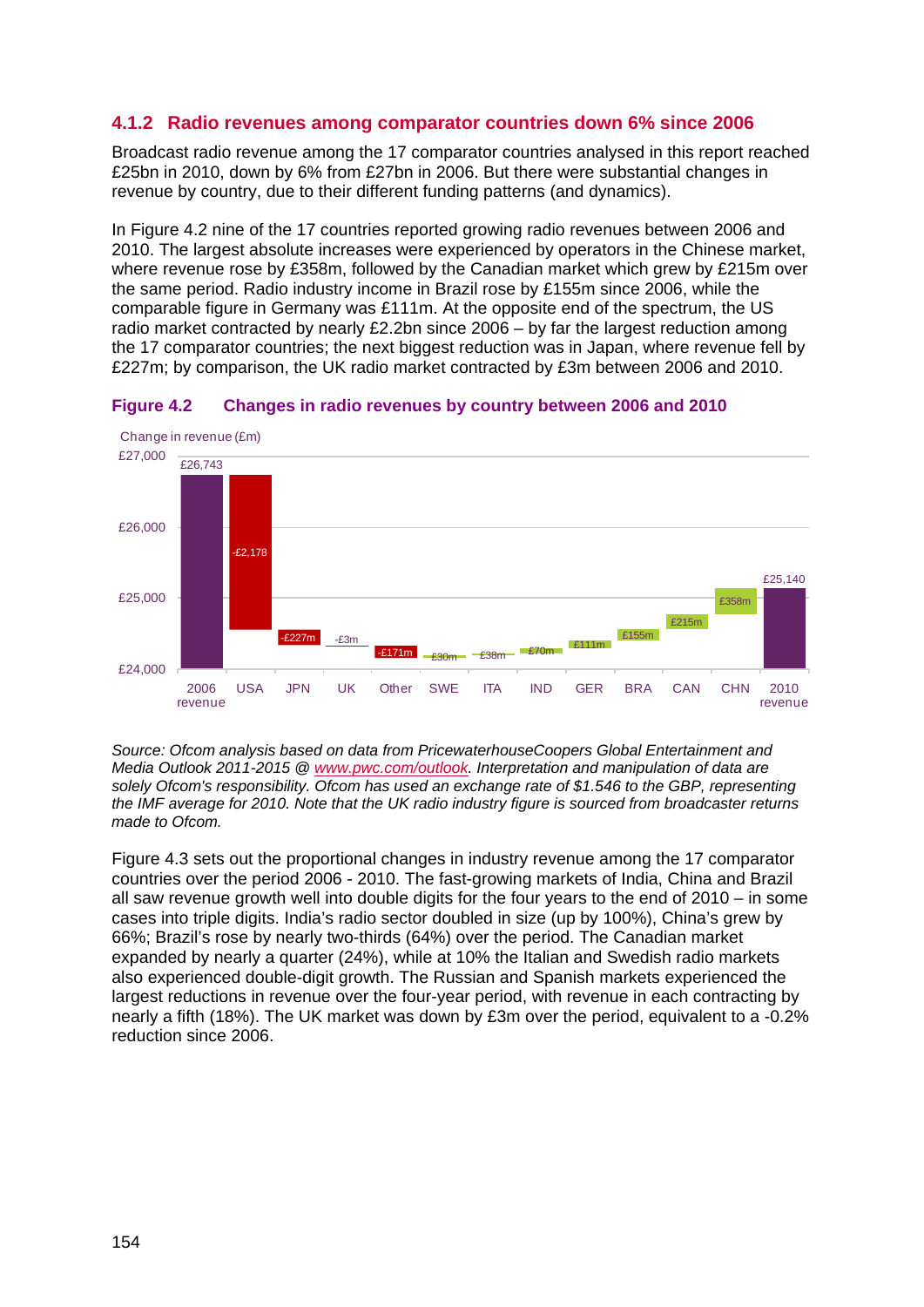

## <span id="page-4-0"></span>**Figure 4.3 Growth in radio revenue, by country: 2006 – 2010**

*Source: Ofcom analysis based on data from PricewaterhouseCoopers Global Entertainment and Media Outlook 2011-2015 @ www.pwc.com/outlook.Interpretation and manipulation of data are solely Ofcom's responsibility. Ofcom has used an exchange rate of \$1.546 to the GBP, representing the IMF average for 2010. Note that the UK radio industry figure is sourced from broadcaster returns made to Ofcom.*

Radio revenue trends among comparator countries are influenced by the dynamics of three income sources – advertising, subscriptions and public funding. Changes in the size of each have varied substantially by country. Such is the variation that this information is depicted in two separate charts [\(Figure 4.4](#page-5-0) and [Figure 4.5\)](#page-6-1) below.

The first chart sets out the countries where the more substantial changes have been experienced; these are compared to the UK trend. It shows that the US market has experienced a large reduction in advertising revenue since 2006 (down by £3bn); this reduction was partially offset by growing subscriber revenue from the satellite radio service Sirius/XM (up by £856m). In Japan and the UK, falling advertising revenue (down by £327m and £74m respectively) has to a degree been offset by the growing contribution that licence fee income has made towards funding radio services (up by £100m and £71m respectively).In China, the growing popularity of radio advertising led to the industry expanding by £358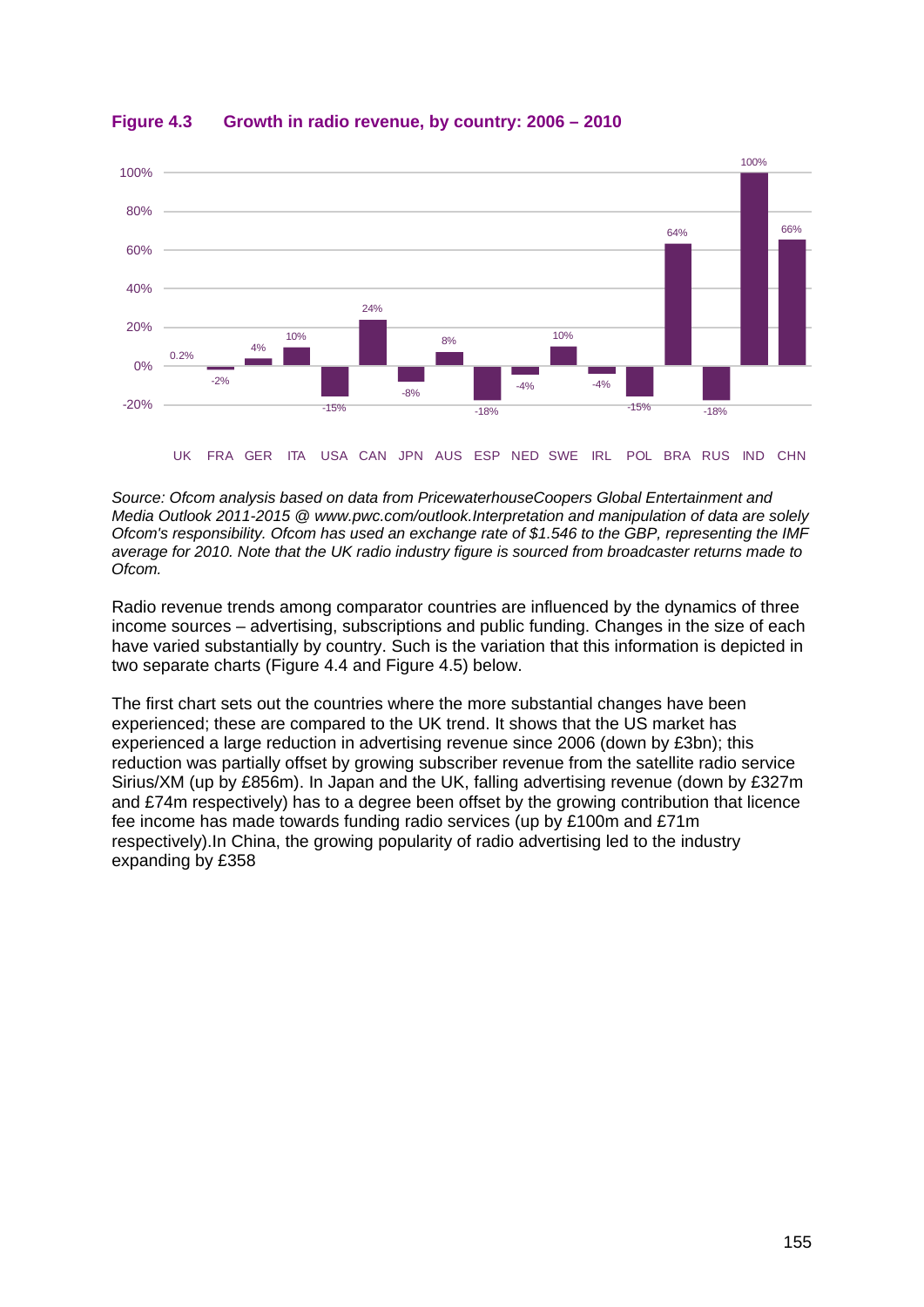## <span id="page-5-0"></span>**Figure 4.4 The most substantial changes in radio revenue, by component: 2006 – 2010**



Absolute change in revenue (£m)

*Source: Ofcom analysis based on data from PricewaterhouseCoopers Global Entertainment and Media Outlook 2011-2015 @ [www.pwc.com/outlook.](http://www.pwc.com/outlook) Interpretation and manipulation of data are solely Ofcom's responsibility. Ofcom has used an exchange rate of \$1.546 to the GBP, representing the IMF average for 2010. Note that the UK radio industry figure is sourced from broadcaster returns made to Ofcom.*

Among the 13 remaining comparator countries, where changes in revenue were more modest, the Canadian, Indian and Brazilian radio advertising markets managed to attract the largest additional amounts of advertising revenue in the four years to 2010 (£160m, £70m and £155m respectively). Canada, like the US, has benefited from the growing popularity of subscription radio, which generated an additional £109m between 2006 and 2010.

There has been a substantial increase in the amount of public investment in German and French radio (of £84m and £62m respectively). In the French radio market, this has meant that falling advertising revenue has been substantially offset, so that total industry revenue contracted by only 2% over the period. By contrast, the Spanish and Russian markets, relying solely on advertising revenue, experienced the largest absolute losses across the period (of £96m and £47m respectively). Poland is the only comparator country whose radio market experienced a reduction in public funding; although advertising revenues have increased by £10m over the past four years, this was not enough to offset the £32m reduction in public investment.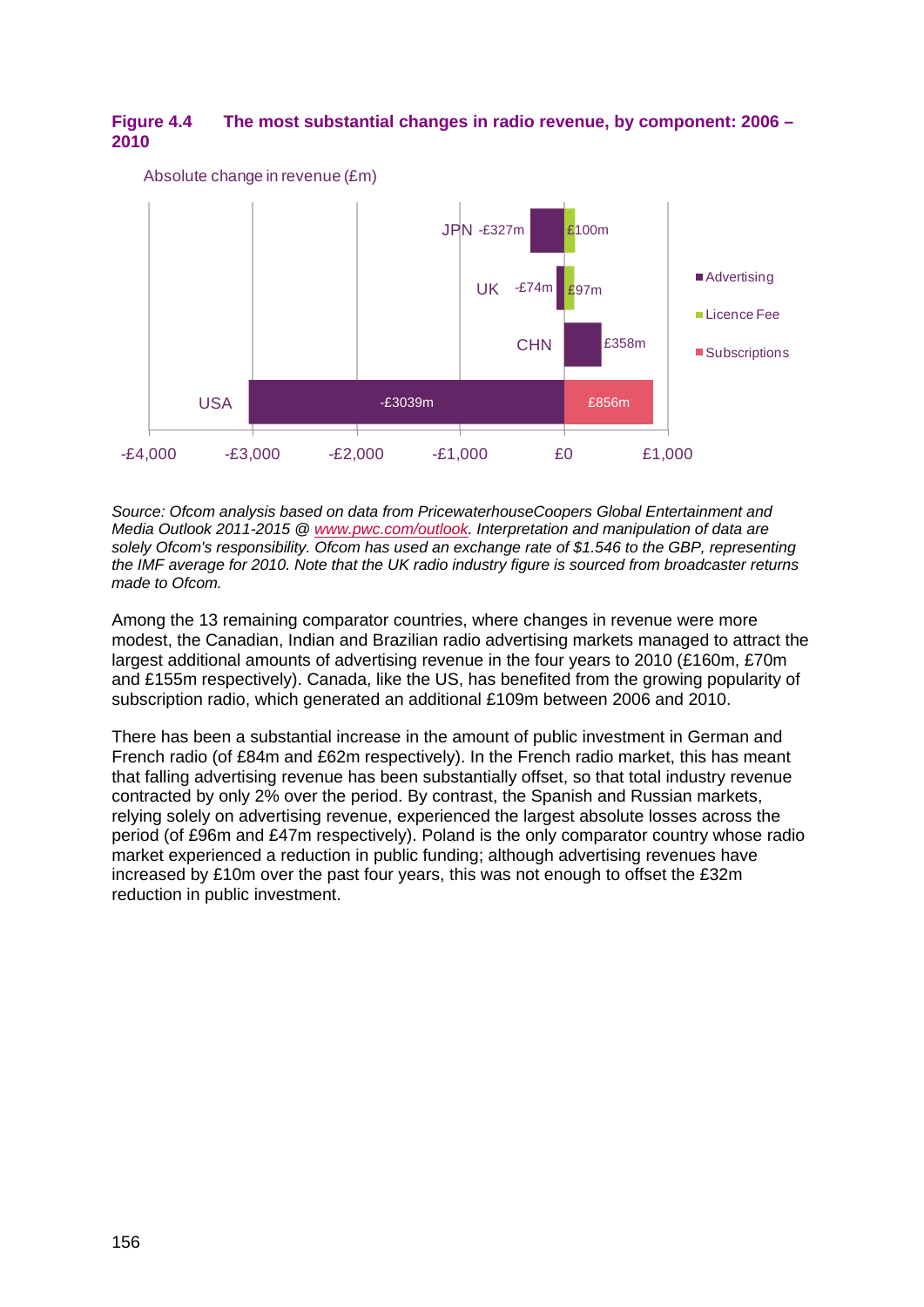

#### <span id="page-6-1"></span>**Figure 4.5 The smaller revenue swings, by component: 2006 – 2010**

*Source: Ofcom analysis based on data from PricewaterhouseCoopers Global Entertainment and Media Outlook 2011-2015 @ [www.pwc.com/outlook.](http://www.pwc.com/outlook) Interpretation and manipulation of data are solely Ofcom's responsibility. Ofcom has used an exchange rate of \$1.546 to the GBP, representing the IMF average for 2010. Note that the UK radio industry figure is sourced from broadcaster returns made to Ofcom.*

## <span id="page-6-0"></span>**4.1.3 Consumers prefer to use the internet to download audio content rather than listen to the radio online**

The internet's role in providing consumers with new ways of accessing audio content has grown in popularity over the last few years, as broadband take-up has increased.

On the whole, consumers across the six countries we surveyed preferred downloading audio content to listening to the radio online using the internet at home.

Using the internet to download or listen to audio content (such as music tracks or podcasts) was most popular in Italy. Nearly half of respondents (46%) claimed they used their home internet connection for this purpose. The figure was lowest in Germany, where less than a third (30%) downloaded or listened to audio content using their home internet connection. In the UK 38% said they had downloaded audio content online; this is in line with the average response rate among the six countries where the survey was conducted.

Listening to the radio over the internet was most popular in France (37%) followed by Italy (33%) and Germany (32%). Only in France and Germany did listeners prefer listening to the radio through the internet to downloading audio content. Listening to the radio over the internet in the UK was slightly more popular than the average across those countries surveyed, at 29%. People in Australia were least likely to claim to listen to the radio online (with less than a fifth (19%) of respondents claiming that they used the internet for this purpose).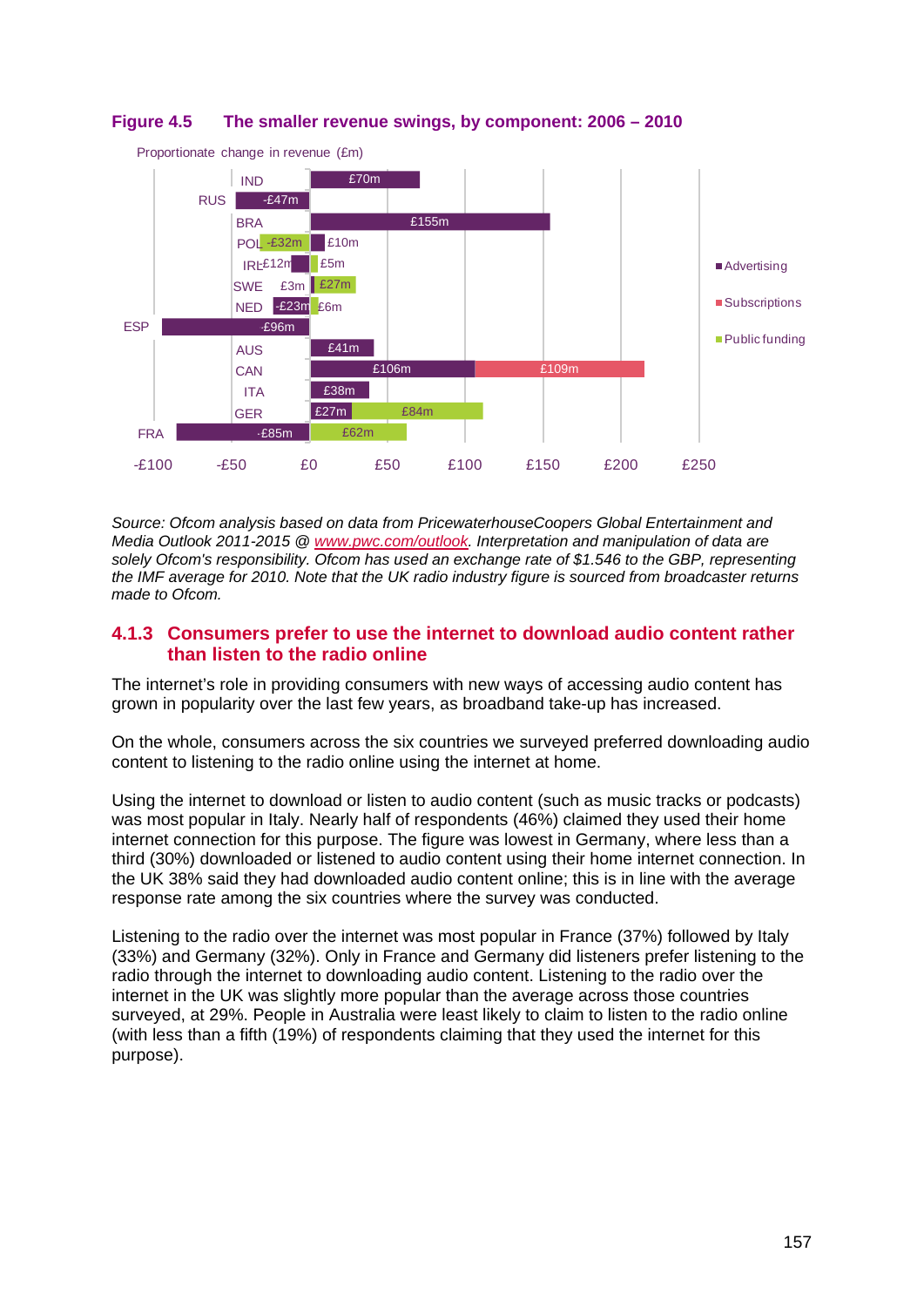

## **Figure 4.6 Use of the internet to listen to the radio/ download audio content (music tracks/ podcasts)**

*Source: Ofcom consumer research, October 2011.*

*Base: All those who use the internet. Total sample size UK=1015, France=1014, Germany=1014, Italy=1045, US=1002, Australia=1012.*

*Q: Which, if any, of the following activities do you use your home internet connection for? Listening to the radio / listening to or downloading audio content (e.g. music tracks or, podcasts).*

## **People in Italy are most likely to use their mobile handsets to listen to audio content**

Mobile phone handsets often incorporate audio technologies such as analogue radio tuners, offering access to live radio, and MP3 players which support the storage and playback of podcasts.

Listening to MP3 tracks was the most popular audio purpose to which mobile phones were put in 2010. In Germany, just short of a third (30%) of consumers used their phones for this, followed by 29% of Italian mobile phone users. Just over a quarter (26%) of Australians and French people also listen to MP3s on their phone; the comparable figure for the UK was 24%.

Almost as many Italian people use their mobile handsets for listening to FM radio as they do for MP3 tracks – 28% of respondents. A fifth of French mobile phone users used their handsets for this, followed by 16% of those in Germany and 15% of UK mobile phone users.

Listening to podcasts on the mobile handset was the least popular of the three audio functions that our consumer research explored. There was little variation in its popularity among countries, ranging from 6% in Australia, to 4% in Germany. The comparable figure for UK mobile phone users was 5%.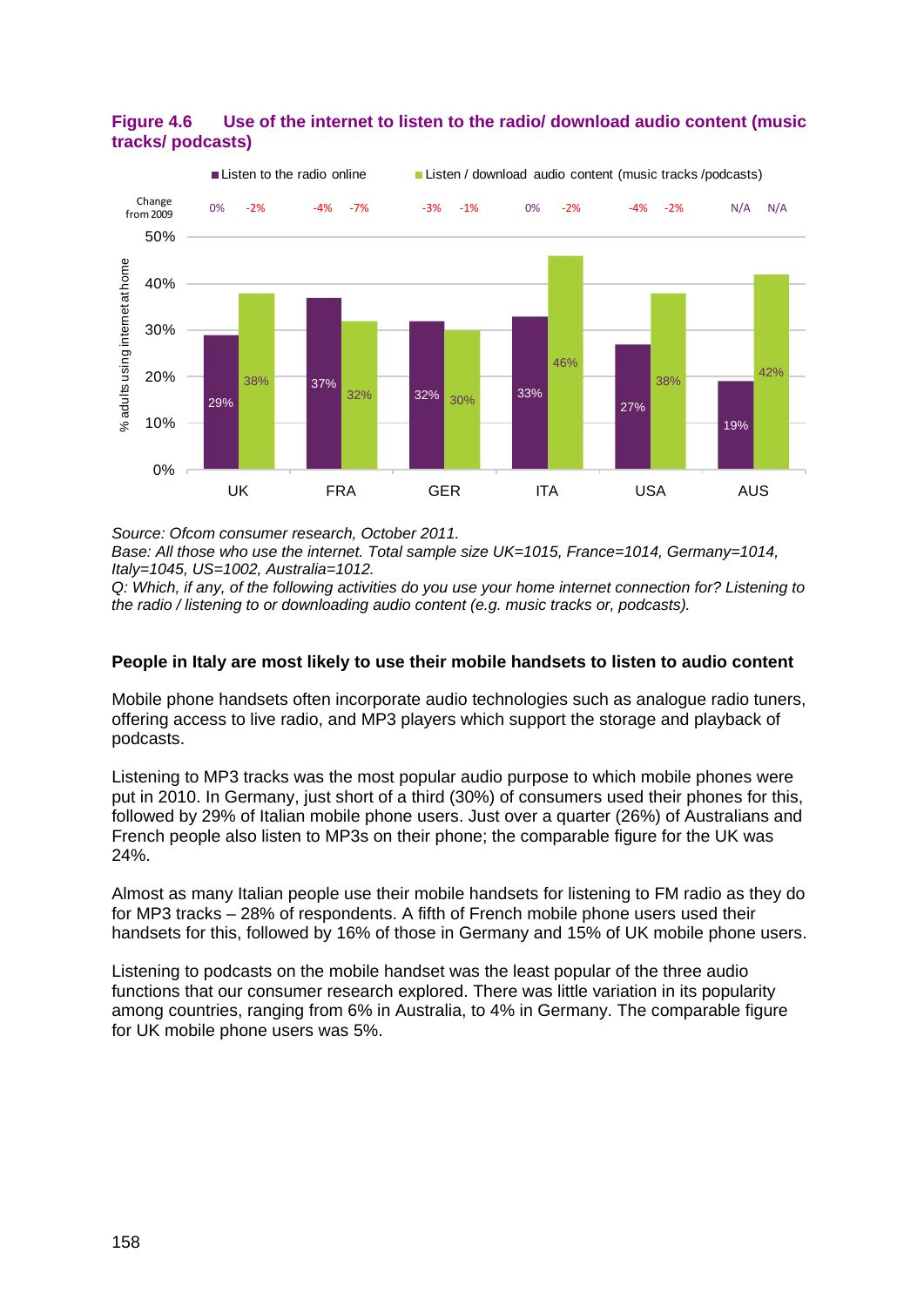

## **Figure 4.7 Using a mobile phone to listen to MP3 tracks, FM radio or Podcasts**

*Source: Ofcom consumer research, October 2011* 

*Base: all those who use the internet. Total sample: UK=1015, France=1014, Germany=1014, Italy=1045, US=1002, Australia=1012*

*Q: 'Which of the following activities do you use your mobile for, listening to: FM radio, MP3 player, podcasts?'*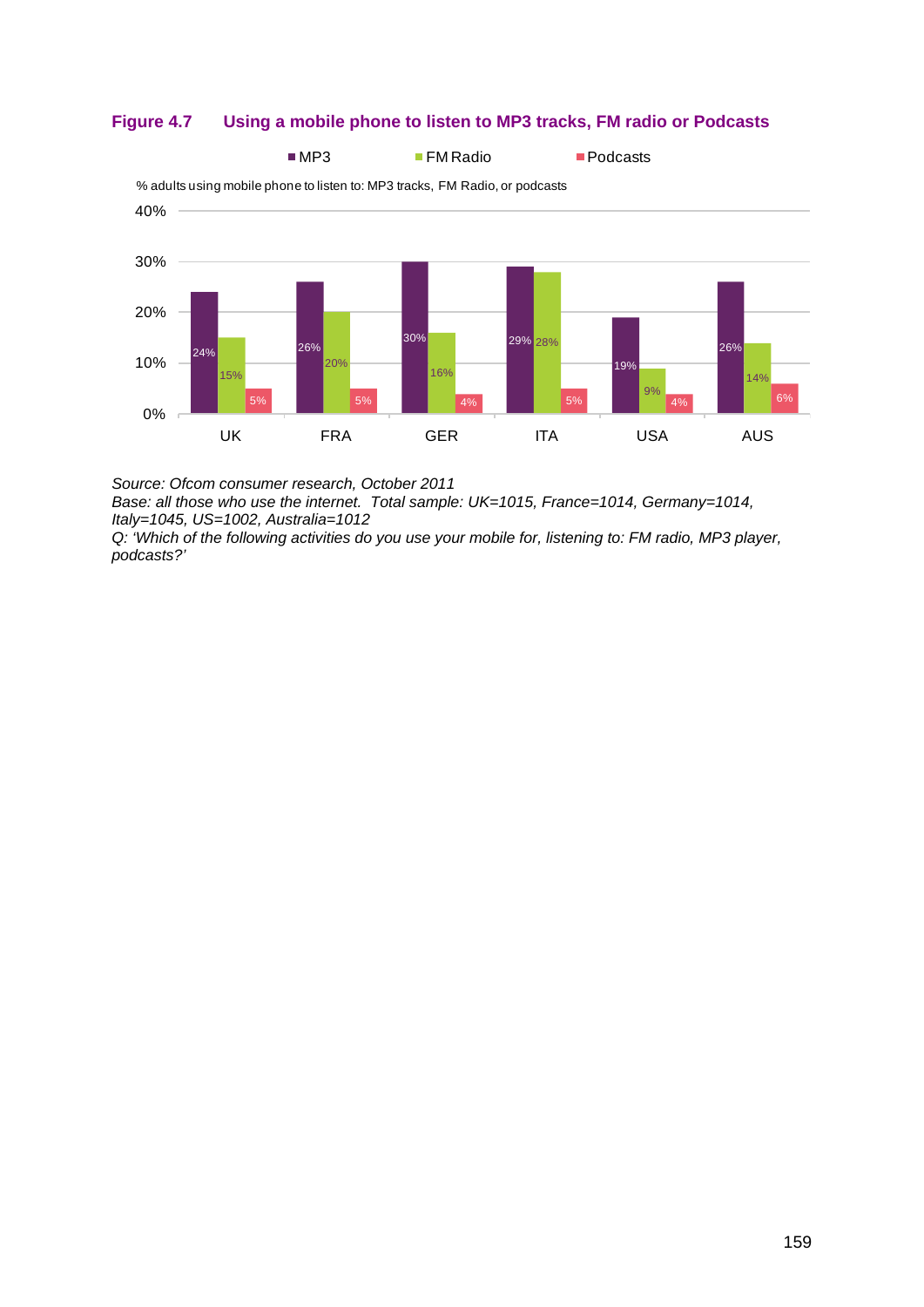# <span id="page-9-0"></span>4.2 The radio industry

## <span id="page-9-1"></span>**4.2.1 Introduction**

This section examines the revenues generated by the commercial radio sectors in each comparator country, along with the levels of licence fee funding that are invested in radio services. The main findings include:

- Global radio revenue was up by 5% year on year, reaching £29bn in 2010, following a 9% fall between 2008 and 2009. Of the total, advertising accounted for 68% (£19.7bn), public funding for just over a quarter (26% or £7.5bn) and subscriber revenue for the remaining 6% (£1.8bn).
- Among the 17 comparator countries analysed in this report, revenue reached £25bn in 2010 (86% of the global total), up by 5% from 2009. With the exception of Ireland, Spain, Poland and Japan, radio revenues across the comparator countries experienced year-on-year increases. Russia's market, funded by advertisements, showed the greatest relative increase (12%), followed by China and Brazil, both at 11%. The UK radio revenues rose by £31m in 2010, up 2.8%, to reach £1.1bn year on year
- Over a four year period, global radio revenues fell by 4.3%, with advertising revenue declining by 12%. This was the principal driver of the reduction, and was offset by rising public funding (up by 7.1% over the period) and by subscriber revenues (from radio satellite services) doubling over the same period.
- By country, the most substantial increases were experienced by the radio markets of Brazil, India and China, whose markets rose by an annualised average of 13.1%, 18.9% and 13.4% respectively. The Russian and Spanish markets each contracted by 4.7% per year over the same period, while those of the USA and Poland fell by an annual average of 4.1% each.
- Radio revenue per head was highest in the US, where it reached £38 in 2010. The Swedish market ranked second with £36 per head, while the radio industry of the Republic of Ireland generated £34 per capita. The UK industry generated £18 per head of population in 2010.

## <span id="page-9-2"></span>**4.2.2 Global radio revenue**

Radio revenue worldwide increased by 5%, or £1.4bn, in 2010 to £29.0bn, after a 9% fall in 2009. Radio advertising revenue accounted for 68% of industry income. After three years of consistent decline, global radio advertising revenues were up 6% last year, from £18.6bn to £19.7bn. Public funding accounted for just over a quarter (26%) of all radio funding in 2010, rising by £0.1bn to £7.5bn year on year.

Satellite subscription radio accounted for the final 6% of the total radio revenue figure (£29bn) in 2010. It experienced the most substantial year-on-year increase, at 13%, bringing the 2010 total to £1.8bn among the three revenue components.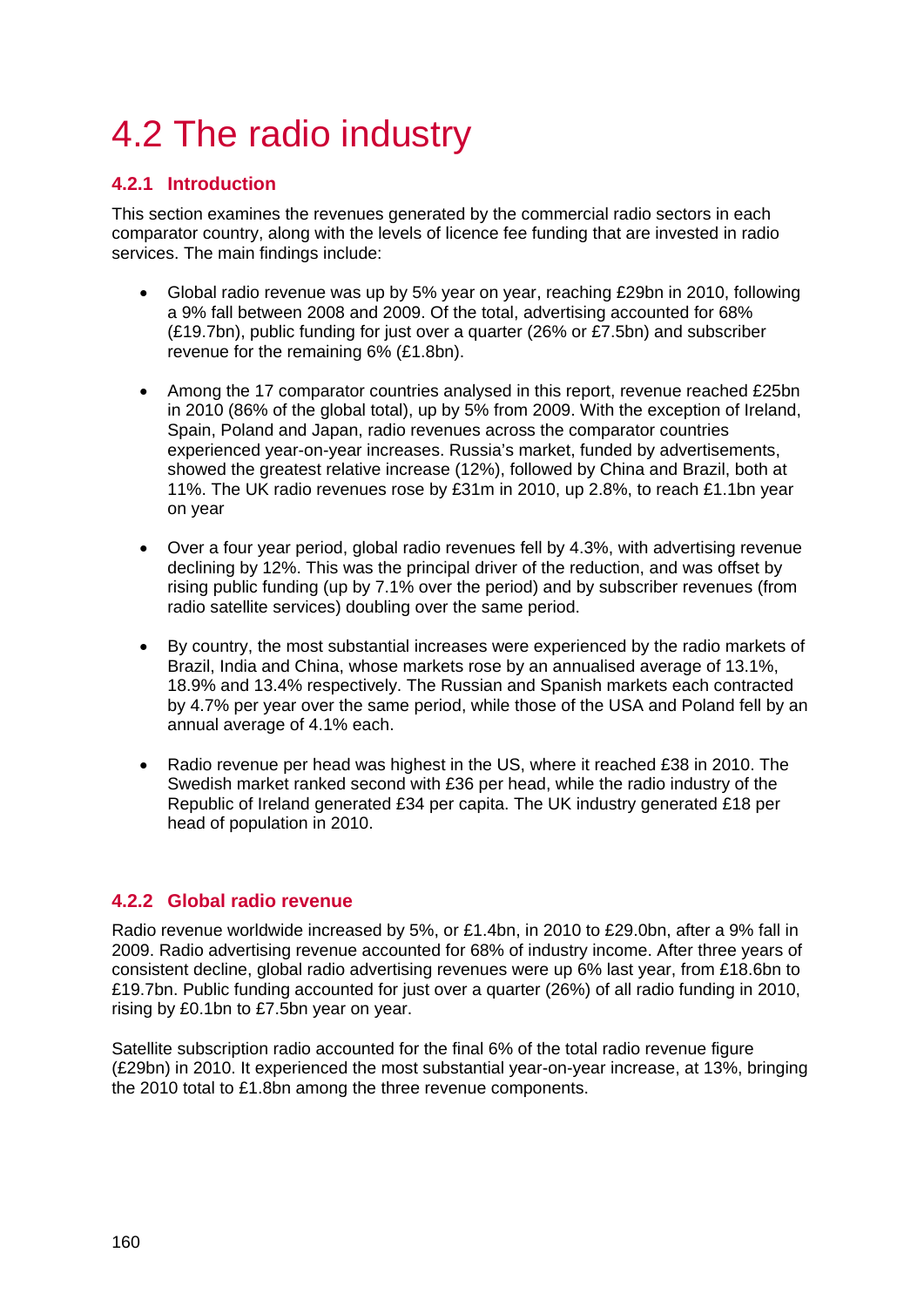

## **Figure 4.8 Global radio industry revenues: 2006 – 2010**

*Source: Ofcom analysis based on data from PricewaterhouseCoopers Global Entertainment and Media Outlook 2011-2015 @ www.pwc.com/outlook. Interpretation and manipulation of data are solely Ofcom's responsibility. Ofcom has used an exchange rate of \$1.546 to the GBP, representing the IMF average for 2010. Note that the UK radio industry figure is sourced from broadcaster returns made to Ofcom.*

## <span id="page-10-0"></span>**4.2.3 Revenues among comparator countries**

## **Year on year, radio revenues up 5% overall among 17 comparator countries**

Broadcast radio revenue among the 17 comparator countries analysed in this report reached £25bn in 2010, up by 5% from 2009. With the exception of Ireland, Spain, Poland and Japan, radio revenues across the comparator countries experienced year-on-year increases. Russia, funded by advertising, showed the greatest relative increase (12%), followed by China and Brazil, both at 11%.

The largest commercial radio market, the US, experienced a substantial year-on-year increase in commercial revenue during 2010, up 8.3% to £11.9bn. With the US accounting for 48% of the radio revenues among the comparator countries, the increase played an important role in driving up their total revenues during the year.

Year on year, the developing markets of India, China and Brazil all expanded at a broadly similar rate (10.8% – 11.2%). Among the European countries within our comparator set, the Republic of Ireland's radio market experienced the greatest relative reduction (-6.8%). The UK, the fourth largest radio market in the world, saw its market grow by £31m, up 2.8% from 2009.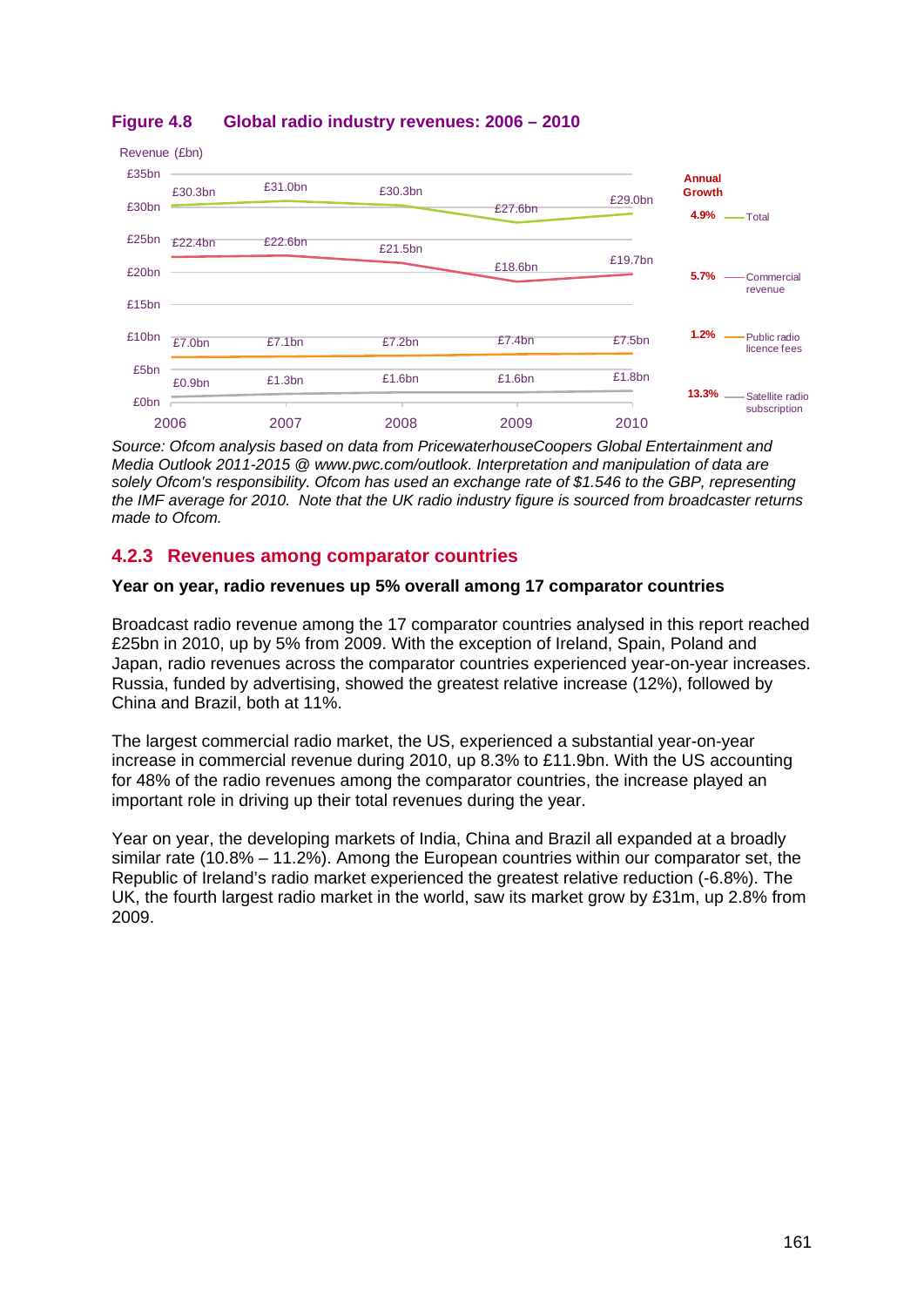

## **Figure 4.9 Radio industry revenue: 2010**

*Source: Ofcom analysis based on data from PricewaterhouseCoopers Global Entertainment and Media Outlook 2011-2015 @ www.pwc.com/outlook. Interpretation and manipulation of data are solely Ofcom's responsibility. Ofcom has used an exchange rate of \$1.546 to the GBP, representing the IMF average for 2010. Note that the UK radio industry figure is sourced from broadcaster returns made to Ofcom.*

#### **Brazil, India and China radio markets have been the fastest growing since 2006**

Over the past four years, three of the four BRIC (Brazil, Russia, India, China) radio markets have been the fastest growing of our comparator countries, with India expanding at a rate of 19%. The second and third fastest-growing markets were those of China and Brazil, expanding at an average of 13% each over the four years. While, year on year, the Russian radio market grew by 12% (a result of growth in the advertising market), since 2006 its market has contracted on average by 4.7% per year – proportionally the largest contraction among the comparator countries. .Alongside Russia, the Spanish radio market also contracted by an annualised average of 4.7% per annum since 2006. Poland's radio revenues fell on average by 4.1% over the same period, as did those of the US.



#### **Figure 4.10 Radio industry revenue annual average growth: 2006 – 2010**

*Source: Ofcom analysis based on data from PricewaterhouseCoopers Global Entertainment and Media Outlook 2011-2015 @ www.pwc.com/outlook. Interpretation and manipulation of data are solely Ofcom's responsibility. Ofcom has used an exchange rate of \$1.546 to the GBP, representing the IMF average for 2010. Note that the UK radio industry figure is sourced from broadcaster returns made to Ofcom.*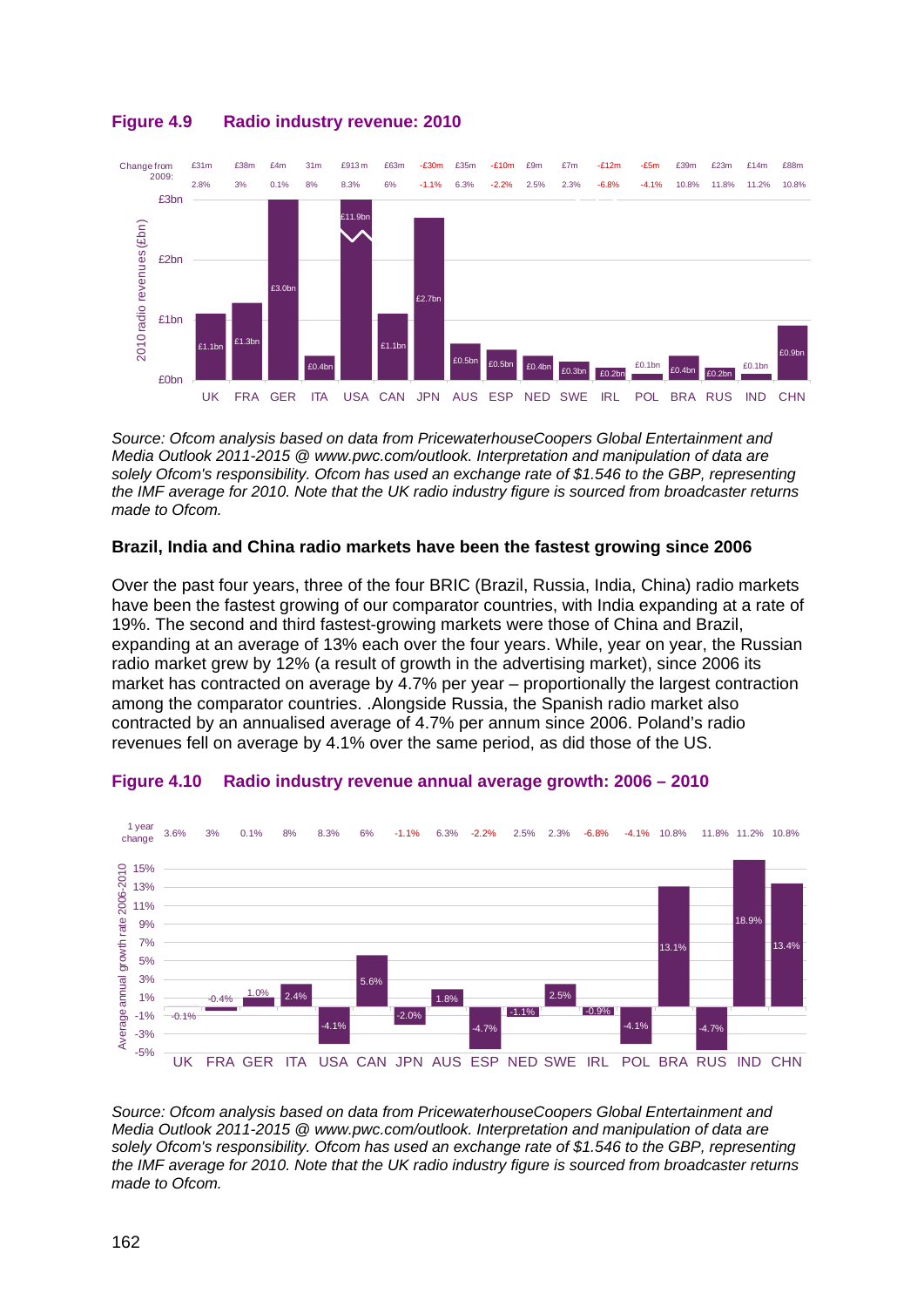For five of the comparator countries' radio markets, the majority of revenue comes from public funding. With the exception of Japan, the remaining countries all fall within Europe: UK, France, Germany and Sweden.

The public funding ratio was highest in Sweden, where 81% of radio income was drawn from licence fee funding, and closely followed by Germany, where 79% of income came from licence fees. Public funding contributions in the UK and French radio markets each amounted to 61% of the total revenue.

In the remaining comparator countries radio programming is not always funded directly by licence fees but may receive some public/state support; for example, in the form of government grants to support public broadcasting. In 2010, three-quarters of all funds distributed by the US Corporation for Public Broadcasting (CPB) were grants awarded to public broadcasting stations and producers for programmes. Of this, 23% (approx \$118m), was allocated for radio services.

The US and Canada are currently the only markets where subscriber-based satellite radio is available to consumers (contributing 14% of revenues in the US and 11% in Canada).



#### **Figure 4.11 Proportion of radio revenue by source: 2010**

*Source: Ofcom analysis based on data from PricewaterhouseCoopers Global Entertainment and Media Outlook 2011-2015 @ www.pwc.com/outlook. Interpretation and manipulation of data are solely Ofcom's responsibility. Ofcom has used an exchange rate of \$1.546 to the GBP, representing the IMF average for 2010. Note that the UK radio industry figure is sourced from broadcaster returns made to Ofcom.*

#### **Radio markets in the US, Germany and Sweden generate the highest revenues per head**

The radio markets in the US, Germany and Sweden generated high revenues per capita in 2010. The US figure of £38 per head was the highest of the 17 countries profiled. Eighty-five per cent of radio revenue in the US was generated by advertising, with the remaining 15% coming from satellite subscription fees. The German and Swedish radio markets generated the joint-second highest revenues per head, at £36; the majority of their revenues (81%) came from licence fees. The comparable figure for the UK was £18 per head.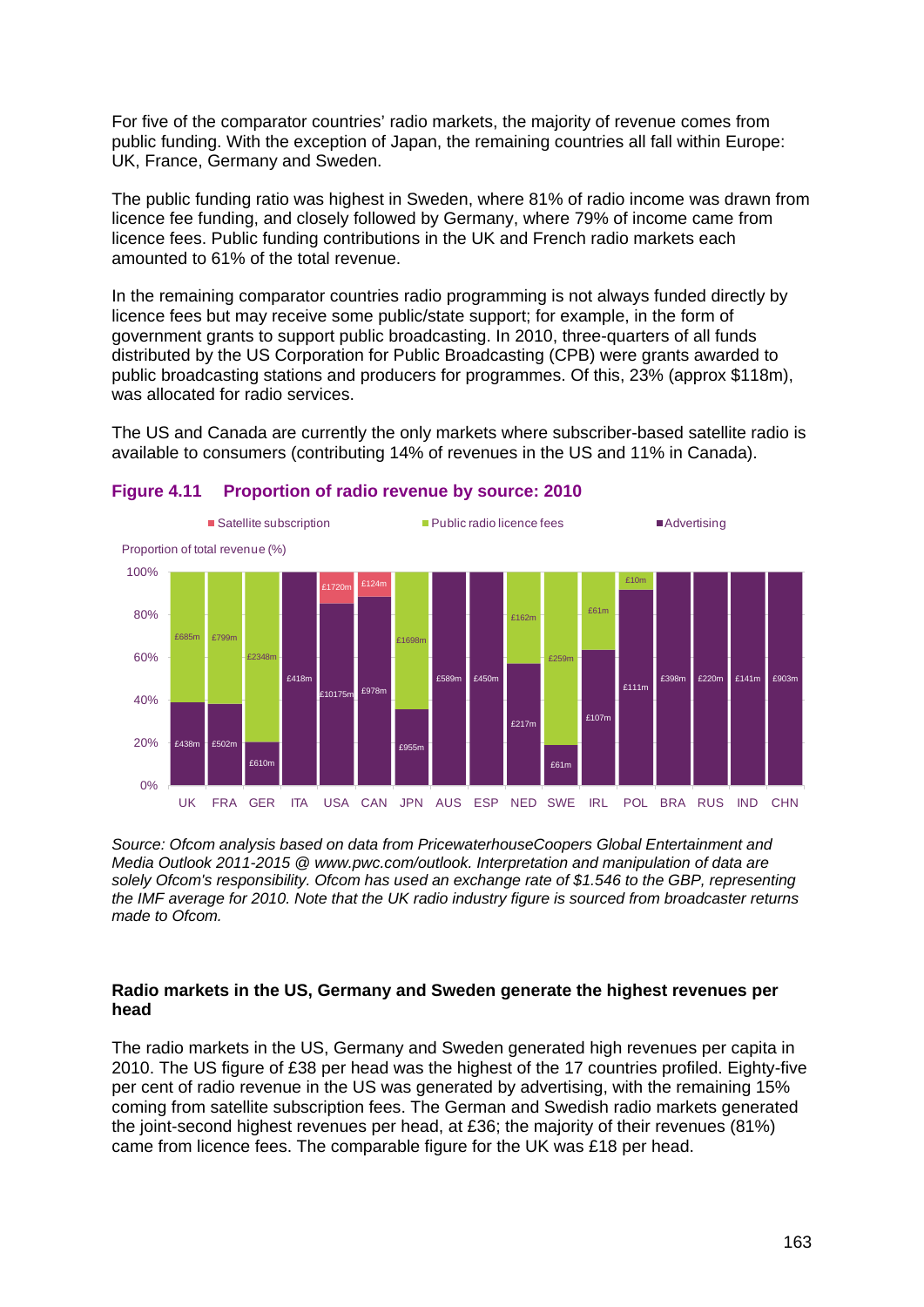

### **Figure 4.12 Radio industry revenue per head: 2010**

*Source: Ofcom analysis based on data from PricewaterhouseCoopers Global Entertainment and Media Outlook 2011-2015 @ www.pwc.com/outlook. Interpretation and manipulation of data are solely Ofcom's responsibility. Ofcom has used an exchange rate of \$1.546 to the GBP, representing the IMF average for 2010. Note that the UK radio industry figure is sourced from broadcaster returns made to Ofcom.*

The share of total advertising spend commanded by radio markets varied significantly by country. The radio markets with higher levels of public funding (including a number of Western European markets and Japan) tend to have lower shares of total advertising spend, while the radio markets that featured higher advertising shares usually have correspondingly lower levels of public funding. The exceptions to this trend were the BRIC countries (Brazil, Russia, India and China), where there is no public funding, yet radio advertising spend comprises a comparatively low proportion of all advertising expenditure.

The radio markets in Sweden and Germany attracted the highest level of licence fee investment in 2010, at 81% and 79% of total revenue respectively. The Swedish radio advertising market commanded a 3% share of total advertising, whereas Germany was slightly higher at 4%. The UK radio market had a similar pattern to Japan in terms of public funding, which accounted for 62% of all revenue in the UK and 64% in Japan. Both countries had an advertising market share of 4%.

Some of the other countries illustrated in [Figure 4.13](#page-14-0) may also receive public funding from sources other than a licence fee; for example, government grants or support from other public bodies. The US, Canada, Australia and Spain all have a degree of publicly-funded radio programming.

The North American radio markets have the highest overall share of display advertising. In Canada, advertisers allocated the highest proportion of advertising spend to radio; spend on radio accounted for 13% of total advertising spend. This was closely followed by the US radio market, which had a 10% share of all advertising. The reason for the higher advertising share in the US and Canada may be partly due to the lower levels of public funding, but also reflects the established commercial radio market in North America, and the higher average number of commercial stations operating.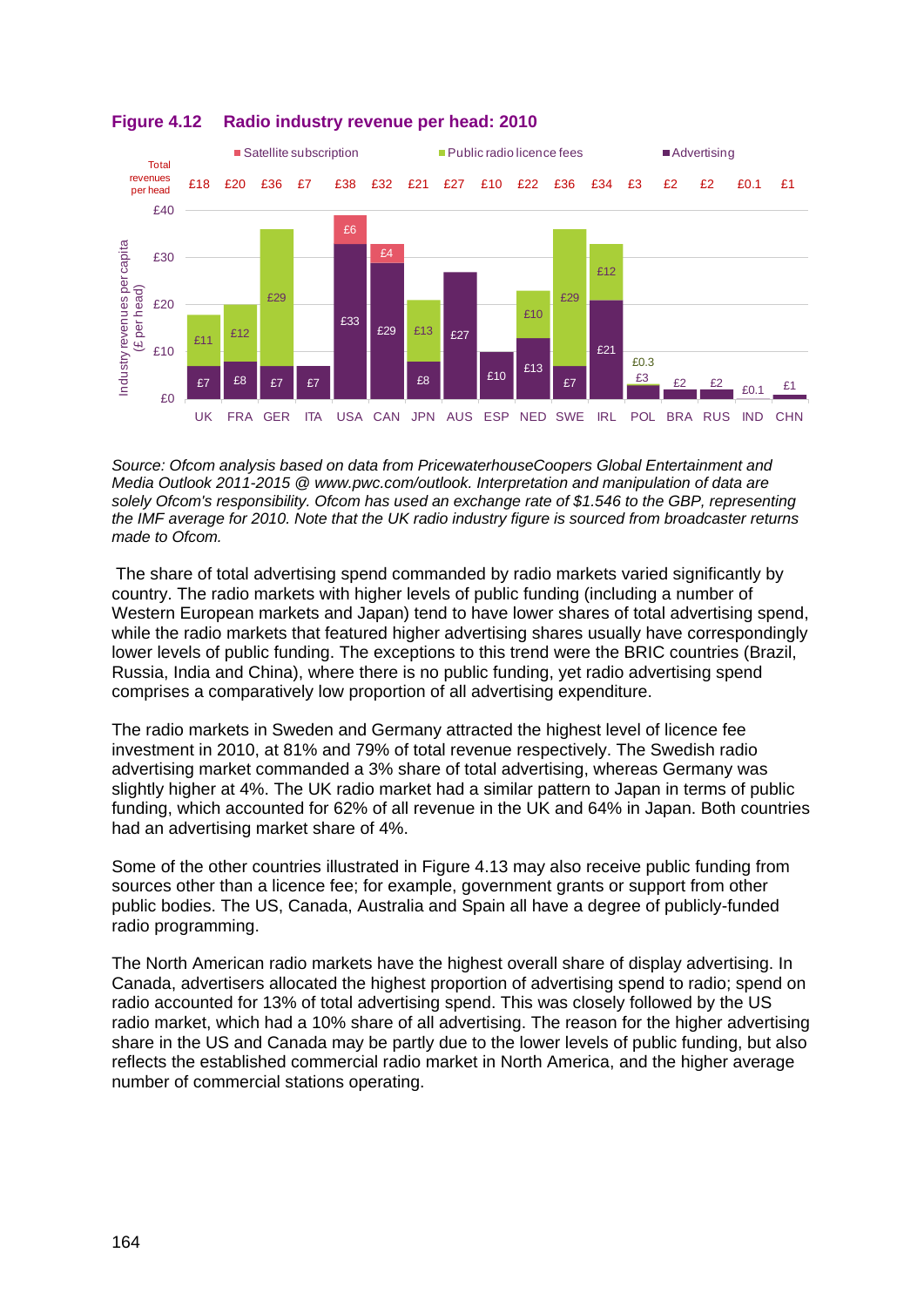#### <span id="page-14-0"></span>**Figure 4.13 Radio advertising as a proportion of total advertising spend: 2010, and licence fee as a share of all radio funding**





*Source: Radio as a proportion of total advertising spend sourced from Warc (www.warc.com). Public licence fee funding share of radio revenues is Ofcom analysis based on data from PricewaterhouseCoopers Global Entertainment and Media Outlook 2011-2015. Ofcom has used an exchange rate of \$1.546 to the pound. Interpretation and manipulation of data is solely Ofcom's responsibility. Figures in this chart are rounded. Note that the UK radio industry figure is sourced from broadcaster returns made to Ofcom.*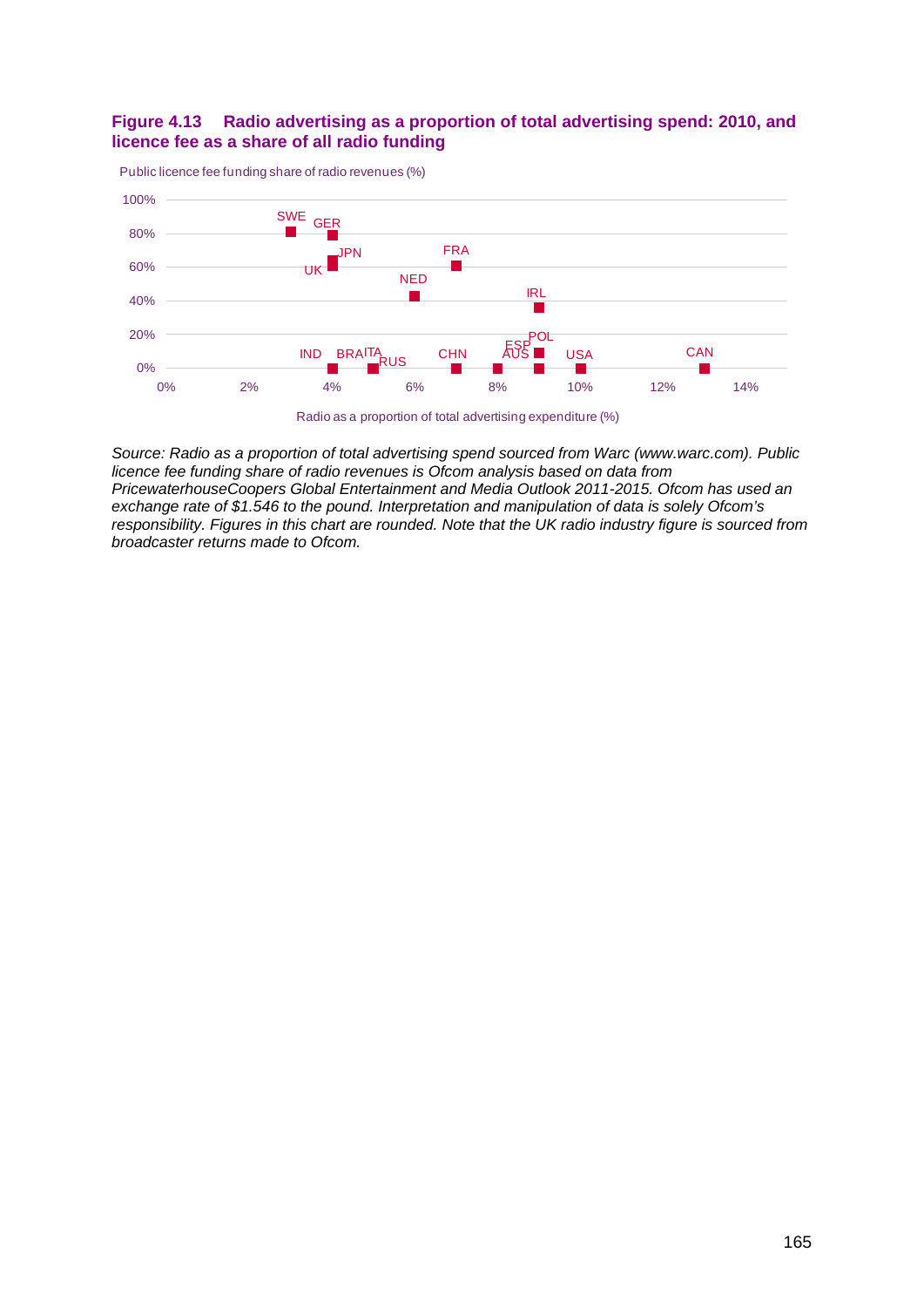# <span id="page-15-0"></span>4.3 The audio consumer

## <span id="page-15-1"></span>**4.3.1 Introduction**

This section examines how people consume audio services in the 17 comparator countries in this report. The main findings include:

- Weekly radio listening remains popular across the five countries surveyed 75% of consumers in France claim to listen to the radio on a weekly basis, as do 74% in Italy. In the UK, 67% of consumers claim to listen on at least a weekly basis.
- As a news source, radio is used most for news about a region or locality. It is most popular among Germans, where 11% claimed it is their main source for local/regional news, and ranks second in Australia, where 7% made the same claim. In the UK, the comparable figure was 5%.

## <span id="page-15-2"></span>**4.3.2 Regular listeners to radio, and the role of radio as a source of news**

Weekly radio listening is relatively popular across the comparator countries, with an average of 71% of respondents in the surveyed countries claiming to do this. Three-quarters of consumers in France (75%) and Italy (74%) are weekly radio listeners - more than in any of the other countries in this survey.



#### **Figure 4.14 Proportion of adults listening to the radio on at least a weekly basis, by country: 2011**

*Source: Ofcom consumer research, October 2011.*

*Base: all those who use the internet. Total sample: UK=1015, France=1014, Germany=1014, Italy=1045, US=1002, Australia=1012*

*Q: Which of the following do you regularly do (at least once a week): Listen to the radio. Note: For detailed information on the UK radio market, please refer to [The Communications Market](http://stakeholders.ofcom.org.uk/market-data-research/market-data/communications-market-reports/cmr11/uk/)  [Report 2011](http://stakeholders.ofcom.org.uk/market-data-research/market-data/communications-market-reports/cmr11/uk/) where figures reported are from RAJAR* 

The importance that consumers attach to radio services for sources of news – world, national or local – varies substantially across countries. The extent to which radio is used as a main source of news subsides as the geographical scope expands. It is most popular for local news, with 11% of German listeners and 7% of Australians citing it as their source. The figure drops to 5% for those in France and the UK, 3% in the US and 1% in Italy.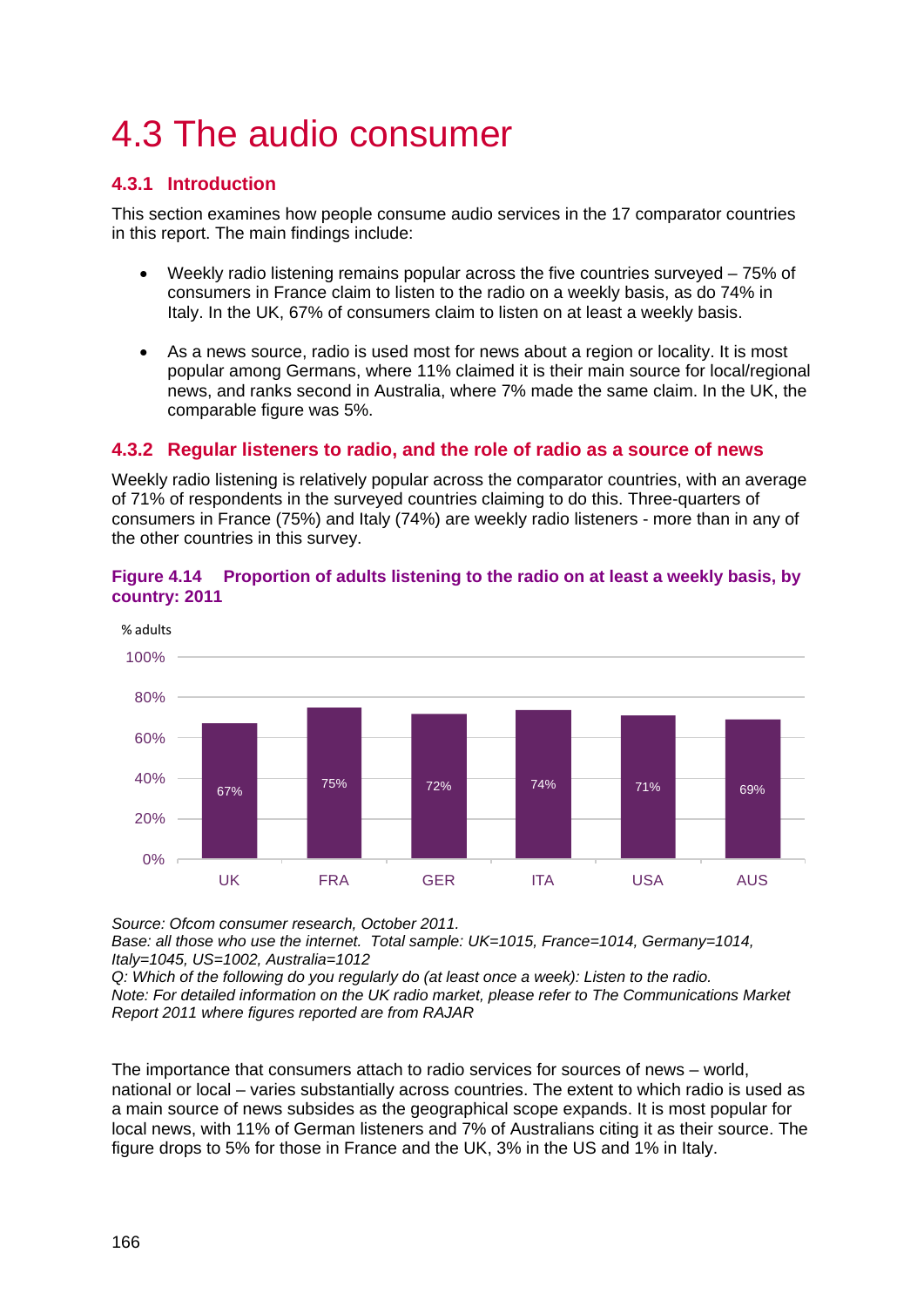Fewer people regard radio as their source for national news – it is most popular, again, in Germany (7% of respondents). Five per cent of listeners in France use the radio for this purpose, falling to 4% in both the UK and Australia.

Few people rely on the radio for international news – this ranges from 3% in the UK, France and Germany to 2% in Australia and 1% in the US.



## **Figure 4.15 Proportion of adults regularly listening to the radio, by country: 2011**

*Source: Ofcom Consumer Research, October 2011. Base: All those who use the internet. UK=1015, France=1014, Germany=1014, Italy=1045, USA=1002, Australia=1012 Q: Which, if any, is your main source for the following information?* 

## <span id="page-16-0"></span>**4.3.3 Digital music**

Audio content was one of the first content types to feel the effects of the new opportunities for content distribution and consumption that arrived with the internet. This was helped by the early agreement of the MP3 format, which standardised audio compression and coding technologies. Consumers can listen to radio services online, download single tracks or complete albums, stream music over their internet connection, and even create their own audio content. All these ways of consuming music and audio online are also available on mobile devices, as well as PCs and laptops.

The entire music industry (including the recorded music industry, collecting and licensing societies, artists, publishers, music venues and promoters) has been affected in varying